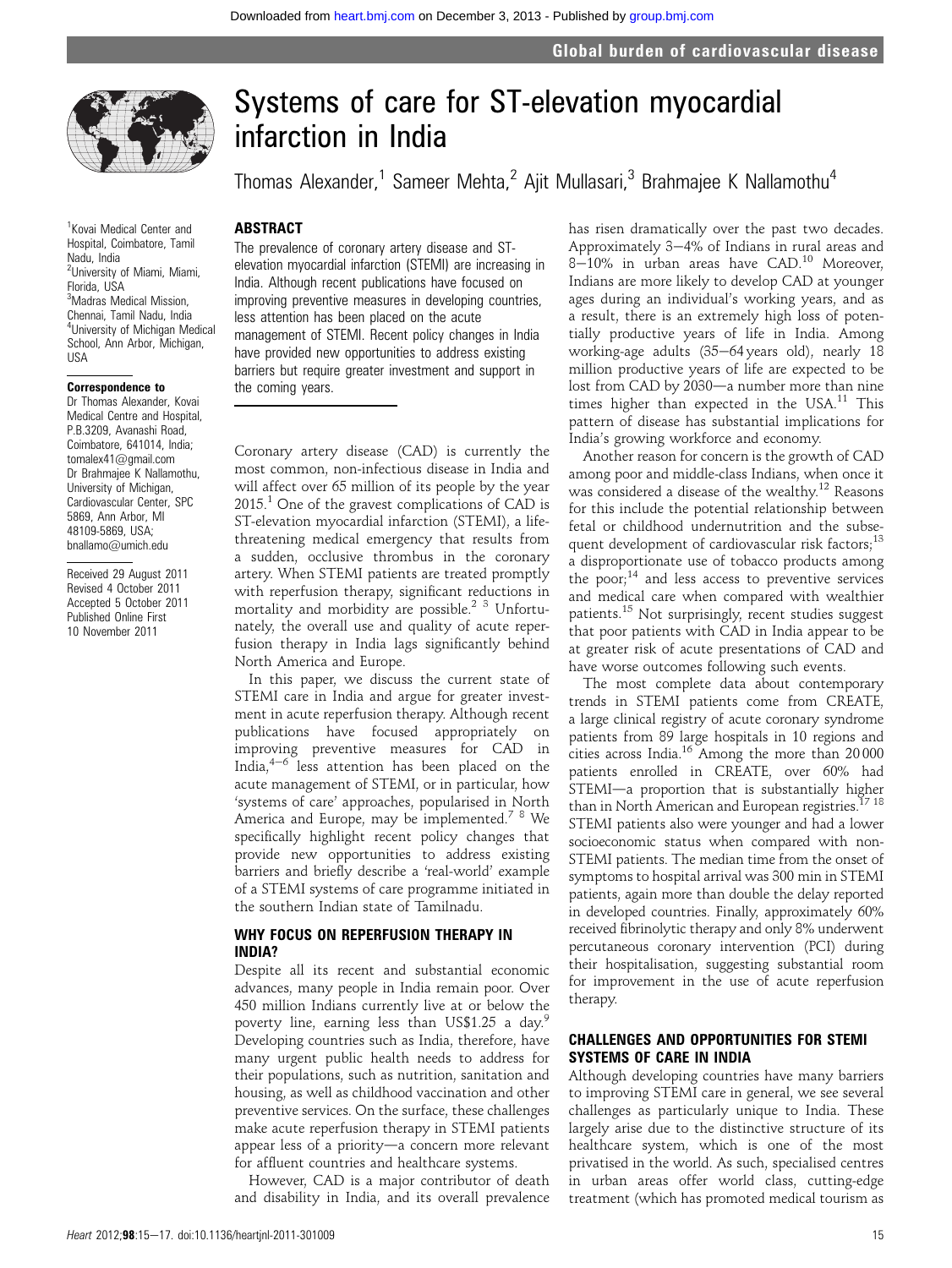## Global burden of cardiovascular disease

an industry), while much of the population still relies on its inadequately funded public health systems and hospitals. The first concern is, India's low overall healthcare spending per person-approximately half that of Sri Lanka, and a third of China and Thailand<sup>19</sup>-has led to poor infrastructure for managing medical emergencies at the population level, especially in rural districts. This gap has been most apparent for prehospital emergency medical systems (EMS), which until recently were almost non-existent. Second, inadequate public and private health insurance programmes places STEMI patients and their families at great personal financial risk from treatments, contributing to the underutilisation of evidence-based therapies. Third, India maintains high rates of communicable diseases, such as respiratory and gastrointestinal infections. India's healthcare future will depend partly on how it balances between multiple priorities rather than a singular focus on one. Finally, public education on the early signs of myocardial infarction is a substantial challenge given India's low rates of literacy and diverse society.

Despite these challenges, recent clinical advances and policy changes have created new opportunities for improving STEMI care in India:

## Better acute reperfusion therapy

Approval of generic versions of two drugs—tenecteplase and reteplase-by the Drug Controller of India is a major step towards developing viable STEMI systems of care in the country. These newer, second-generation drugs for fibrinolytic therapy improve reperfusion rates and outcomes in STEMI patients.<sup>20</sup> Their bolus administration also makes it possible to consider prehospital treatment in certain settings. New data on adjunctive therapy with clopidogrel may also expand the benefits of fibrinolytic therapy.<sup>21</sup> Finally, an improved understanding of the role of the pharmacoinvasive approach, ie, the combination of immediate pharmacological reperfusion with invasive cardiac procedures, suggests the possibility of targeting PCI in high-risk patients. $22^{\circ}$  As with drugs, the availability of newer generation and less expensive generic Indian stents will significantly expand PCI to broader populations.

## Emergence of EMS

During recent years, a remarkable healthcare success in India has been the development of the GVK EMRI ambulance system. At present, it covers a population of 372 million across 11 states and reaches both rural and urban regions. GVK EMRI has approximately 2800 ambulances in active service, making 4.5 trips per day with a cost per trip of Rs 600 (or approximately US\$12; G.V. Ramana Rao, GVK Emergency Management and Research Institute, personal communication). In the next few years, it will expand to 15 000 ambulances and provide coverage for up to 1 billion people. Some areas have already incorporated chest pain algorithms into their protocols, begun prehospital electrocardiography and even delivered standard 'cocktails' to initiate treatment. Further standardising care may also include having STEMI patients bypass smaller hospitals in favour of direct transfer to larger centres with catheterisation laboratories. However, the low overall rates of utilisation of EMS services in India remain a large challenge. For example, approximately 5% of STEMI patients in CREATE used ambulance services.<sup>16</sup>

## Expanded social insurance programmes

Although still under development, the recent and rapid introduction of social health insurance has potentially profound effects on STEMI care in India.<sup>23 24</sup> In general, these

programmes have involved public-private partnerships with premiums provided by state governments while claims are administered by private companies. Two recent models have been the Arogyasree insurance programme in Andhra Pradhesh and the government insurance programme in Tamilnadu. Both programmes allow for emergency treatments and procedures through 'fast-track' approval—for example, STEMI patients can get immediate approval for primary PCI any time of day or night. In addition, their large size and influence has already pushed for the standardisation of treatments and accountability of care in these regions. Yet many challenges remain. Until recently, for example, fibrinolytic therapy was not reimbursed in Tamilnadu, despite coverage for PCI. Another limitation is the significant proportion of uninsured people that remains despite such programmes, as current subsidises largely exist only for families below the poverty threshold. Finally, sustainable funding remains a challenge given the early nature of these programmes and their susceptibility to political changes.

#### Kovai Erode Pilot STEMI initiative

To assess the feasibility of developing a model for STEMI systems of care in India, we recently launched the Kovai Erode Pilot STEMI initiative within a large rural district of Tamilnadu. This quality improvement programme utilised both fibrinolytic therapy and PCI as acute reperfusion therapy, involved numerous providers and hospitals, and focused on a populationlevel approach, rather than care delivered at a single hospital. It also directly leveraged recent policy changes, such as the GVK EMRI ambulance system and the government insurance programme in Tamilnadu.

Erode district is located in the northern part of Tamilnadu. It has a population of over 2 million people and covers an area of 5714 km<sup>2</sup>. Since February 2009, the GVK EMRI ambulance service has operated in this district and is supplemented by ambulances belonging to various private hospitals. The Erode district has one hospital with a cardiac catheterisation laboratory and cardiac surgical services. This hospital was designated as the 'hub' for a network across several referral hospitals in the district. In constructing protocols for STEMI patients at different locations in this initiative, we considered the acuity of the presentation, contraindications to fibrinolytic therapy in the patient, and travel times to the hub hospital from referral hospitals, largely classified as in an inner or outer grid based on estimated ground transport times of 30 min or less (details available from the authors on request).

The Kovai Erode Pilot STEMI initiative involved voluntary participation by referring physicians and cardiologists who were advised to follow one of two strategies based on distances from the referring to the hub hospital:

- < Fibrinolytic therapy and pharmacoinvasive approach: Patients presenting to outer grid hospitals with longer transport times would receive fibrinolytic therapy and then be transferred to the hub hospital for definitive care, which often meant diagnostic catheterisation and revascularisation, when indicated. The goal for fibrinolysis was a first medical contact to drug of 30 min or less. Transfers were referred for diagnostic catheterisation  $3-24$  h after fibrinolytic therapy.
- < Primary PCI: STEMI patients presenting to inner grid hospitals, including the hub hospital were referred for primary PCI with a goal for first medical contact to balloon time of between 90 and 120 min.

During approximately the first 6 months, 84 patients received care within this quality improvement programme. A total of 45 (54%) patients travelled from the outer grid hospitals. The mean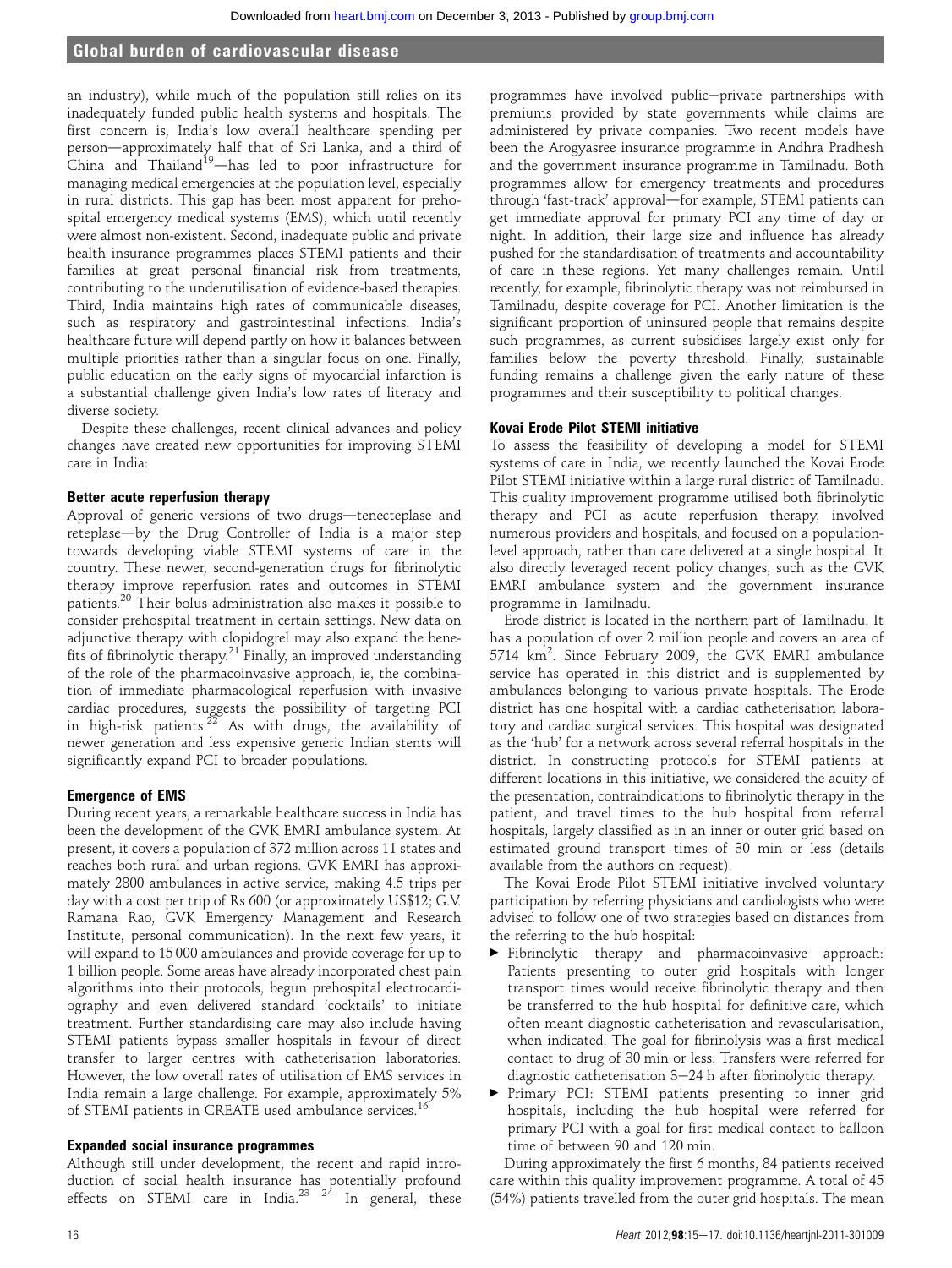time of arrival from symptom onset was 170 min, with 77% of patients arriving by ambulance with a mean transport time of 44 min (5–99 min). The mean time from hospital arrival to PCI was 69 min for patients undergoing primary PCI while the mean time to PCI after fibrinolytic therapy with the pharmacoinvasive strategy was 480 min.

### LESSONS LEARNT

Several practical lessons were learnt from this initiative. First, building partnerships between hospitals is critical with transport time only one of many factors under consideration. For example, the GVK EMRI ambulance system currently provides no mechanism for interhospital transfer between private hospitals (although this is being addressed). Financial mechanisms also need to be worked for partnerships to develop, even with the availability of social health insurance. Affordability of treatment is not only a critical issue for patients, but for hospitals. Implementing explicit, shared compensation agreements between referring and hub hospitals is clearly needed. Third, audit and quality control issues need to be addressed at every level. Finally and perhaps most importantly, it is clear that STEMI guidelines need to be contextualised to India. Relying on North American and European standards is problematical for providers in India--especially in regions with smaller and rural hospitals.

Based on the Kovai Erode Pilot STEMI initiative, plans are underway for an expanded, statewide STEMI systems of care programme in Tamilnadu. Key partners will be the government insurance programme (and its administrative private partners) and the GVK EMRI ambulance system. This expanded programme will cover over 80% of the state's population and involve potentially 700 hospitals in the state. To participate in the programme, hospitals will commit to minimum auditing and reporting standards. Furthermore, the Kovai Erode Pilot STEMI initiative has been used to establish a 'not-for-profit' national organisation-STEMI INDIA-that is devoted to improving STEMI care in India. Its purpose will be to review scientific literature, educate and train STEMI teams in hospitals, develop STEMI guidelines and systems of care approaches relevant for India, and finally provide public education to reduce delays.

Acknowledgements The authors are grateful to the following centres and individuals for participating in the Kovai Erode Pilot STEMI initiative: KMCH Specialty Hospital: Dr Padmanabhan, Dr Sampath Kumar; Bharathi Heart Hospital: Dr Subramaniam; KBN Heart Hospital: Dr Atheeb; Universal Hospital: Dr Duraiswamy; and Erode Trust Hospital: Dr Murugan.

#### Competing interests None.

**Ethics approval** Ethics approval was received from the Hospital Ethics Committee of the Kovai Medical Center.

Contributors TA and BKN had the idea for the article, performed the literature search, and wrote the initial draft of the article. SM and AM edited the article for scientific content. TA is the guarantor (the contributor who accepts full

responsibility for the finished article, had access to any data, and controlled the decision to publish).

**Provenance and peer review** Not commissioned; externally peer reviewed.

#### **REFERENCES**

- 1. National Commission on Macroeconomics and Health. Burden of Disease in India. Delhi, India: Ministry of Health and Family Welfare, Government of India, 2005. http://www.who.int/macrohealth/action/NCMH\_Burden%20of%20disease\_(29% 20Sep%202005).pdf (accessed 20 Jul 2011).
- **Boersma E,** Maas AC, Deckers JW, et al. Early thrombolytic treatment in acute myocardial infarction: reappraisal of the golden hour. Lancet 1996;348:771-5.
- 3. Nallamothu BK, Bradley EH, Krumholz HM. Time to treatment in primary percutaneous coronary intervention. N Engl J Med 2007;357:1631-8.
- **Reddy KS.** India wakes up to the threat of cardiovascular diseases. J Am Coll Cardiol  $2007:50:1370-2.$
- 5. **Patel V,** Chatterji S, Chisholm D, et al. Chronic diseases and injuries in India. Lancet 2011:377:413-28.
- 6. Wood A, Pell J, Patel A, et al. Prevention of cardiovascular disease in a rural region of India and strategies to address the unmet need. Heart  $2011$ ; 97:1373-8.
- Jacobs AK. Regional systems of care for patients with ST-elevation myocardial infarction: being at the right place at the right time. Circulation  $2007;116:689-92$ .
- 8. Saia F, Marrozzini C, Ortolani P, et al. Optimisation of therapeutic strategies for ST-segment elevation acute myocardial infarction: the impact of a territorial network on reperfusion therapy and mortality. Heart 2009;95:370-6.
- 9. Revised Poverty Estimates: What does this mean for India? http://www.worldbank. org.in/WBSITE/EXTERNAL/COUNTRIES/SOUTHASIAEXT/INDIAEXTN/0,,contentMDK: 21880804 $\sim$ pagePK:141137 $\sim$ piPK:141127 $\sim$ theSitePK:295584,00.html (accessed 20 Jul 2011).
- **Ghaffar A, Reddy KS, Singhi M. Burden of non-communicable diseases in South** Asia. BMJ 2004;328:807-10.
- 11. Leeder S, Raymond S, Greenberg H, et al. A Race Against Time: The Challenge of Cardiovascular Disease in Developing Economies. New York, USA: Columbia University, 2004. http://www.earthinstitute.columbia.edu/news/2004/images/ raceagainsttime\_FINAL\_051104.pdf (accessed 20 Jul 2011).
- 12. **Jeemon P,** Reddy KS. Social determinants of cardiovascular disease outcomes in Indians. Indian J Med Res 2010;132:617-22.
- 13. Gillman MW. Developmental origins of health and disease. N Engl J Med 2005:353:1848-50.
- 14. **Rani M,** Bonu S, Jha P, et al. Tobacco use in India: prevalence and predictors of smoking and chewing in a national cross sectional household survey. Tob Control 2003;12:e4.
- 15. Ramaraj R, Alpert JS. Indian poverty and cardiovascular disease. Am J Cardiol 2008;102:102-6.
- Xavier D, Pais P, Devereaux PJ, et al. Treatment and outcomes of acute coronary syndromes in India (CREATE): a prospective analysis of registry data. Lancet 2008:371:1435-42
- 17. Peterson ED, Roe MT, Chen AY, et al. The NCDR ACTION Registry  $-$  GWTG: transforming contemporary acute myocardial infarction clinical care. Heart 2010;96:1798-802.
- 18. Herrett E, Smeeth L, Walker L, et al. The myocardial ischaemia national audit project (MINAP). Heart 2010:96:1264-7.
- 19. **Kumar AKS,** Chen LC, Choudhury M, et al. Financing health care for all: challenges and opportunities. Lancet 2011;377:668-79.
- 20. **Armstrong PW,** Collen D, Antman E. Fibrinolysis for acute myocardial infarction.  $Circulation$  2003:107:2533-7.
- 21. Sabatine MS, Cannon CP, Gibson CM, et al. Addition of clopidogrel to aspirin and fibrinolytic therapy for myocardial infarction with ST-segment elevation. N Engl J Med 2005;352:1179-89.
- 22. **Antman EM,** Van de Werf F. Pharmacoinvasive therapy. Circulation 2004;109:2480-6.
- 23. Reddy KS, Patel V, Jha P, et al. Towards achievement of universal health care in India by 2020: a call to action. Lancet  $2011;377:760-8$ .
- 24. Mallipedi R, Pernefeldt H, Bergkvist S. Andhra Pradesh Health Sector Reform: A Narrative Case Study. Hyderabad, India: ACCESS Health Initiative, 2009. http://www. rockefellerfoundation.org/uploads/files/f9850c94-5c05-4025-b47d-1b206cb95ccf-7.pdf (accessed 19 Jul 2011).